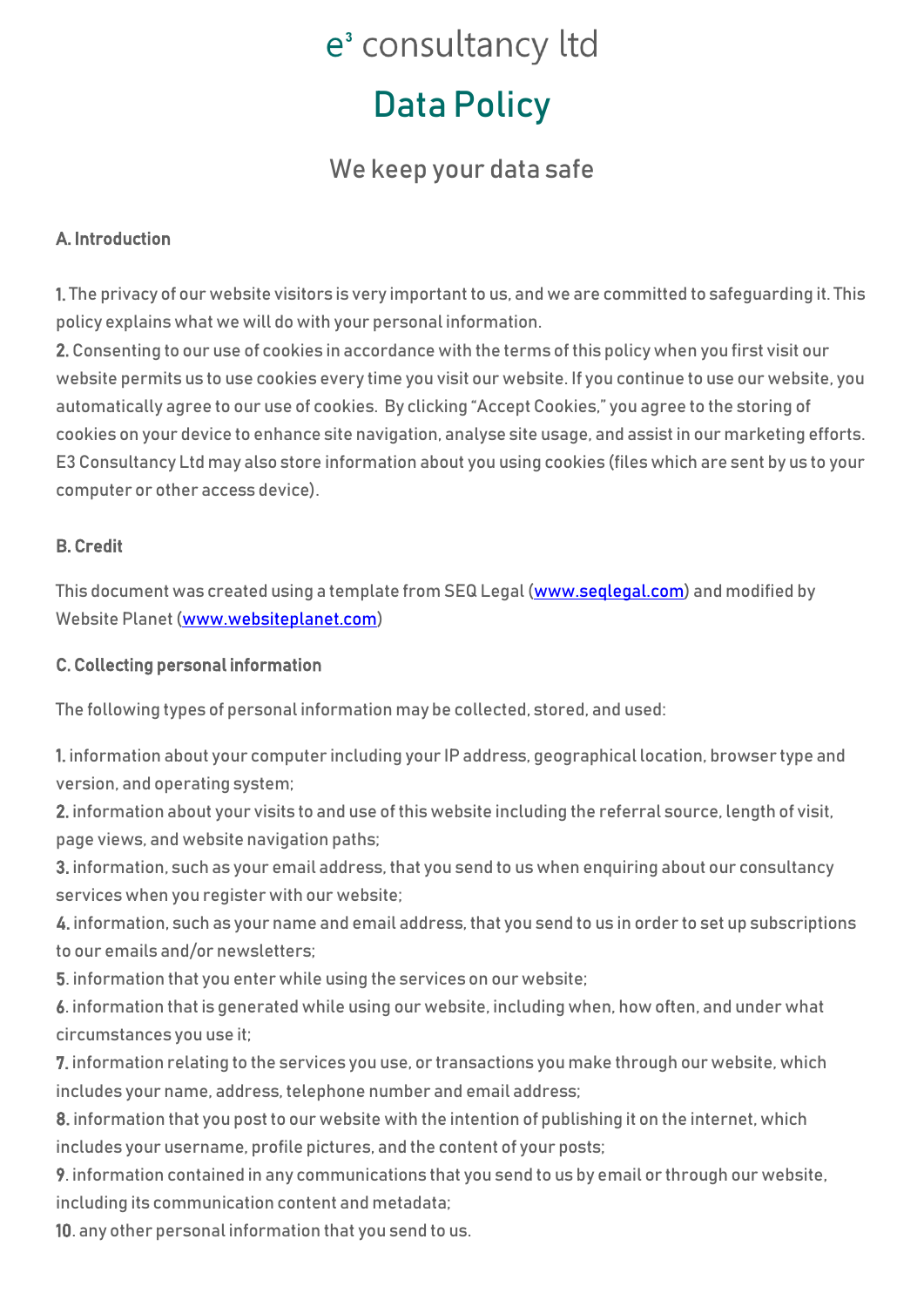Before you disclose to us the personal information of another person, you must obtain that person's consent to both the disclosure and the processing of that personal information in accordance with this policy

#### D. Using your personal information

Personal information submitted to us through our website will be used for the purposes specified in this policy or on the relevant pages of the website. We may use your personal information for the following:

1. administering our website and business;

2. personalising our website for you;

3. enabling your use of the services available on our website;

4. supplying services purchased through our website;

5. sending you marketing and commercial communications;

6. sending you email notifications that you have specifically requested;

7. sending you our email newsletter, if you have requested it (you can inform us at any time if you no longer require the newsletter);

8. sending you marketing communications relating to our business which we think may be of interest to you, by post or, where you have specifically agreed to this, by email or similar technology (you can inform us at any time if you no longer require marketing communications);

9. dealing with inquiries and complaints made by or about you relating to our website;

10. keeping our website secure and prevent fraud;

11. verifying compliance with the terms and conditions governing the use of our website (including monitoring private messages sent through our website private messaging service); and 12. other uses.

If you submit personal information for publication on our website, we will publish and otherwise use that information in accordance with the license you grant to us.

We will not, without your express consent, supply your personal information to any third party for their or any other third party's direct marketing.

#### E. Disclosing personal information

We may disclose your personal information to any of our employees, officers, insurers, professional advisers, agents, suppliers, or subcontractors as reasonably necessary for the purposes set out in this policy.

We may disclose your personal information to any member of our group of companies as reasonably necessary for the purposes set out in this policy.

We may disclose your personal information:

1. to the extent that we are required to do so by law;

2. in connection with any ongoing or prospective legal proceedings;

3. in order to establish, exercise, or defend our legal rights (including providing information to others for the purposes of fraud prevention and reducing credit risk);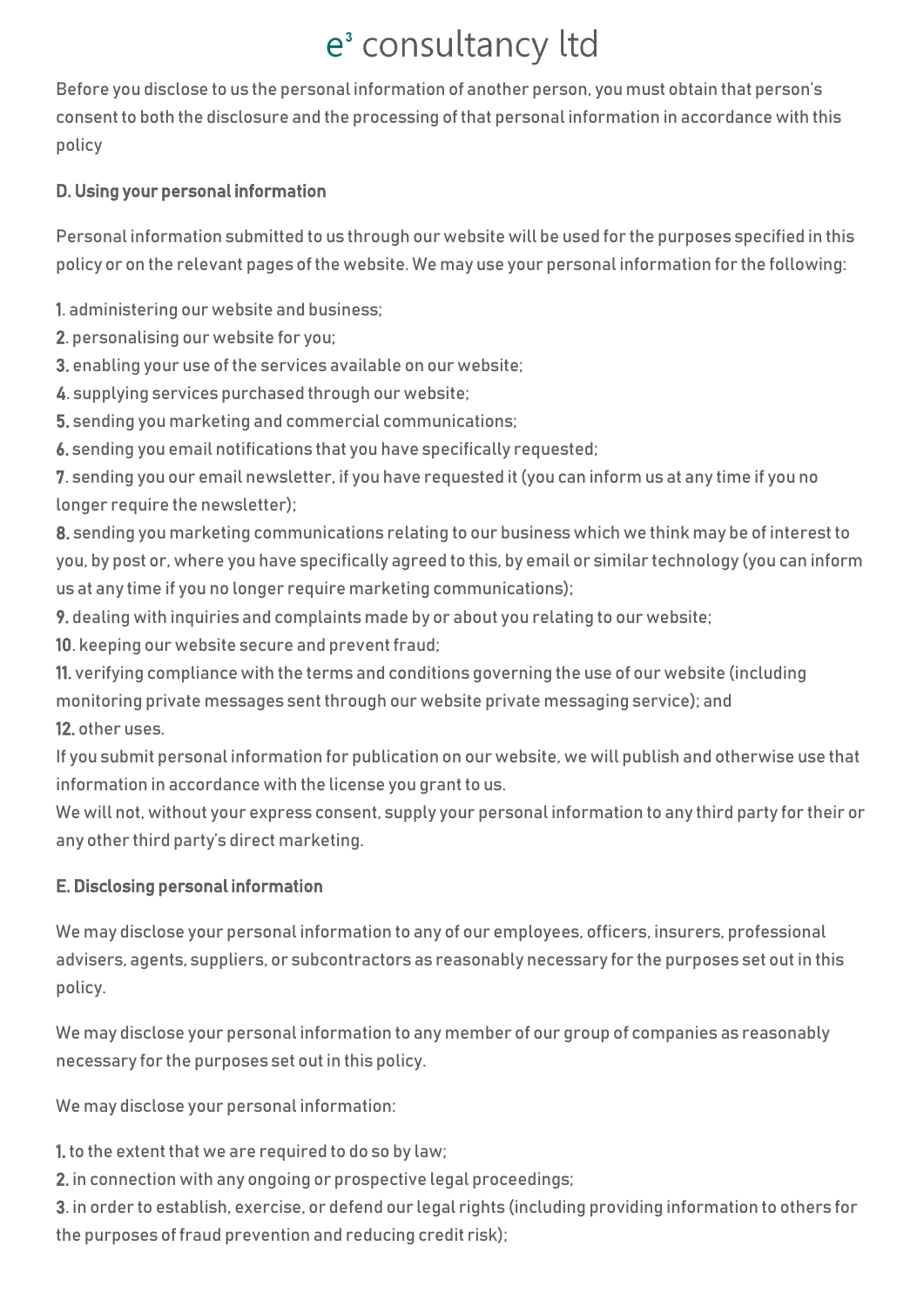4. to the purchaser (or prospective purchaser) of any business or asset that we are (or are contemplating) selling; and

5. to any person who we reasonably believe may apply to a court or other competent authority for disclosure of that personal information where, in our reasonable opinion, such court or authority would be reasonably likely to order disclosure of that personal information.

Except as provided in this policy, we will not provide your personal information to third parties.

#### F. International data transfers

1. Information that we collect may be stored, processed in, and transferred between any of the countries in which we operate in order to enable us to use the information in accordance with this policy. 2. Information that we collect may be transferred to the following countries which do not have data protection laws equivalent to those in force in the European Economic Area: the United States of America, Russia, Japan, China, and India.

3. Personal information that you publish on our website or submit for publication on our website may be available, via the internet, around the world. We cannot prevent the use or misuse of such information by others.

4. You expressly agree to the transfers of personal information described in this Section F.

#### G. Retaining personal information

1. This Section G sets out our data retention policies and procedure, which are designed to help ensure that we comply with our legal obligations, including but not limited to the General Data Protection Regulation (GDPR) and the ePrivacy Directive (ePR), regarding the retention, use and deletion of personal information.

2. Personal information that we process for any purpose or purposes shall not be kept for longer than is necessary for that purpose or those purposes.

3. Without prejudice to article G-2, we will usually delete personal data within 2 years of submission to the business or website, unless there is mutual agreement between both parties to execute a commercial relationship. In such instances, the data will be retained as long as is necessary to facilitate the aforementioned commercial relationship, subject to both parties being in agreement for such.

4. Notwithstanding the other provisions of this Section G, we will retain documents (including electronic documents) containing personal data:

a. to the extent that we are required to do so by law;

b. if we believe that the documents may be relevant to any ongoing or prospective legal proceedings; and c. in order to establish, exercise, or defend our legal rights (including providing information to others for the purposes of fraud prevention and reducing credit risk).

#### H. Security of your personal information

1. We will take reasonable technical precautions to prevent the loss, misuse, or alteration of your personal information.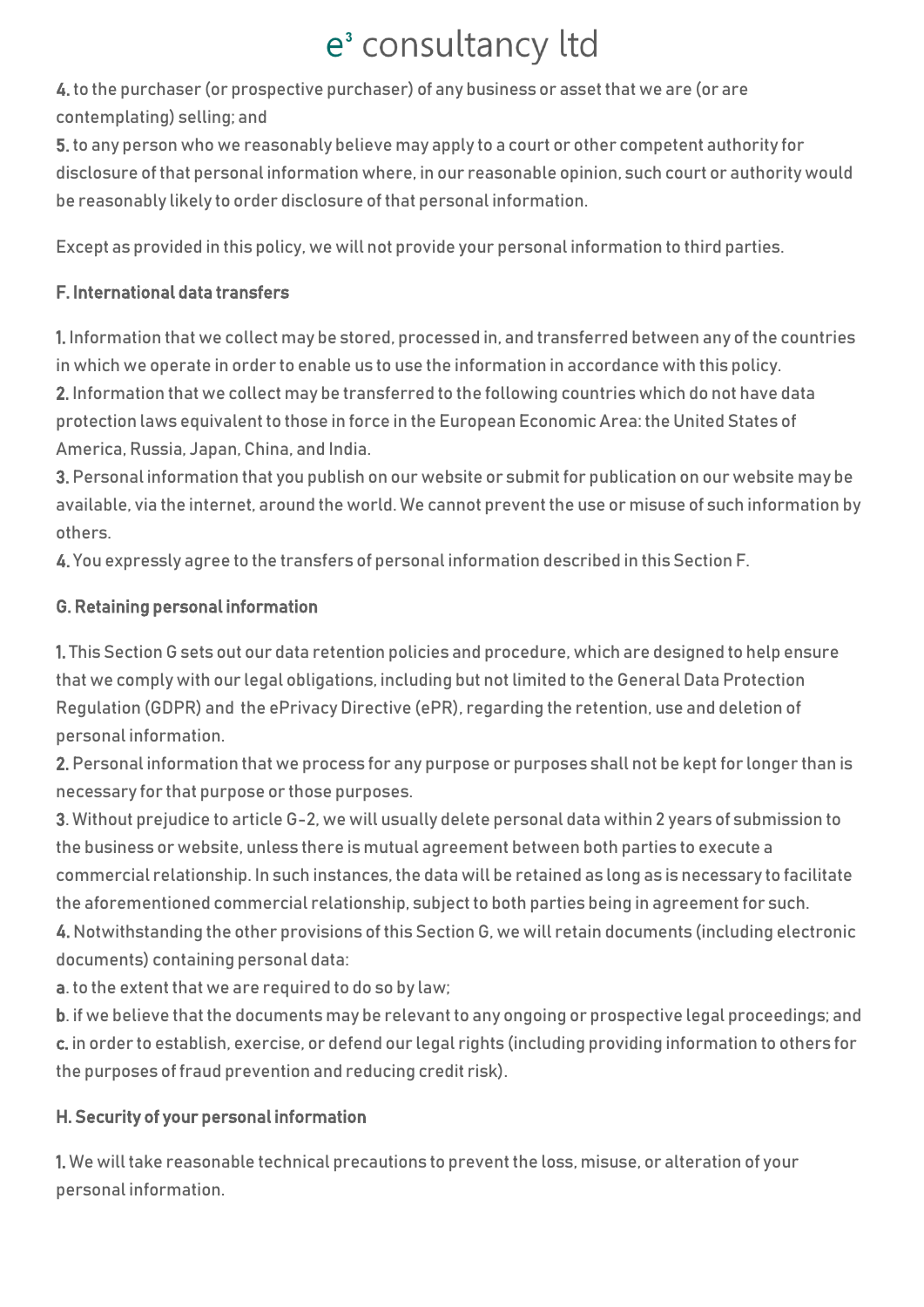2. We will store all the personal information you provide on secure (password-protected) electronic storage mediums.

3. You acknowledge that the transmission of information over the internet is inherently insecure, and we cannot guarantee the security of data sent over the internet.

#### I. Amendments

We may update this policy from time to time by publishing a new version on our website. You should check this page occasionally to ensure you understand any changes to this policy. We may notify you of changes to this policy by email or through the private messaging system on our website.

#### J. Your rights

If you pass on your email address and personal details (such as name, address and telephone number) to E3 Consultancy Ltd, to enquire about our consultancy services, we may use this information to send you specific details of the services we offer. We may also occasionally use your personal details to send you details of new services or important information that may be of interest to you.

You may, at any time instruct us to provide you with any personal information we hold about you. Provision of such information will be subject to the supply of appropriate evidence of your identity (we will usually accept a photocopy of your passport certified by a notary plus an original copy of a utility bill showing your current address).

We may withhold personal information that you request to the extent permitted by law. You may instruct us at any time not to process your personal information for marketing purposes. In practice, you will usually either expressly agree in advance to our use of your personal information for marketing purposes, or we will provide you with an opportunity to opt out of the use of your personal information for marketing purposes.

#### K. Third party websites

Our website is hosted b[y www.wix.com](http://www.wix.com/) and includes hyperlinks to, and details of, third party websites. We have no control over, and are not responsible for, the privacy policies and practices of our web hosting service or third parties featured on our website.

#### L. Updating information

Please let us know if the personal information that we hold about you needs to be corrected or updated.

#### M. Cookies

Our website uses cookies. A cookie is a file containing an identifier (a string of letters and numbers) that is sent by a web server to a web browser and is stored by the browser. The identifier is then sent back to the server each time the browser requests a page from the server. Cookies may be either "persistent" cookies or "session" cookies: a persistent cookie will be stored by a web browser and will remain valid until its set expiry date, unless deleted by the user before the expiry date; a session cookie, on the other